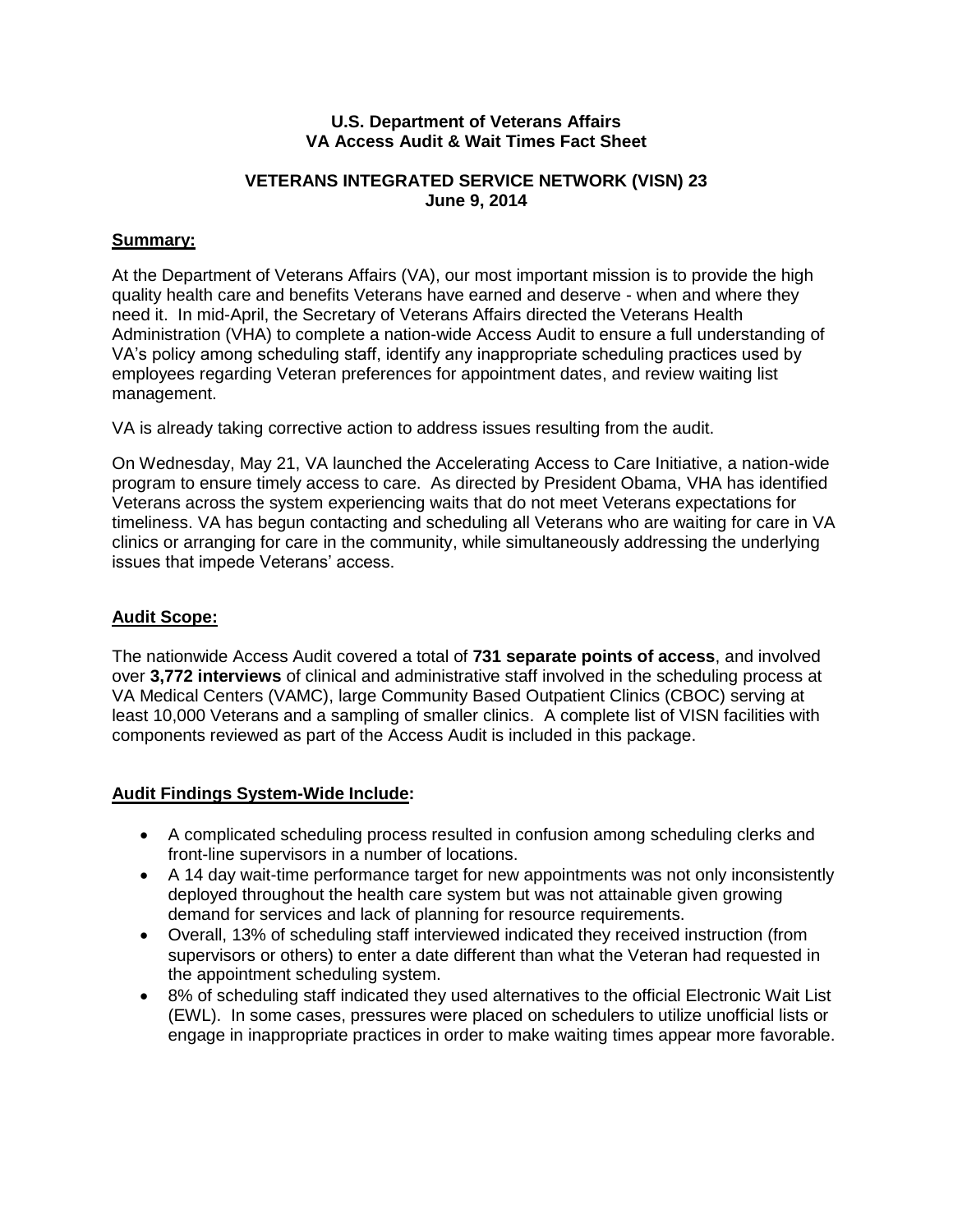Such practices are widespread enough to require VA to re-examine its entire Performance Management system and, in particular, whether current measures and targets for access are realistic or sufficient.

# **Audit Findings: Further Review**

As a result of these audits, some locations were flagged for further review and investigation. Any instance of suspected willful misconduct is being reported promptly to the VA Office of Inspector General (OIG). Where the OIG chooses not to immediately investigate, VHA leadership will launch either a fact finding or formal administrative investigation. Where misconduct is confirmed, appropriate personnel actions will promptly be pursued. As a result of the initial audit findings, there are 4 locations in VISN 23 that requires further review:

| <b>VISN</b> | <b>Facility Name</b>                                                    |
|-------------|-------------------------------------------------------------------------|
| 23          | Minneapolis HCS, MN                                                     |
| 23          | Rapid City CBOC                                                         |
| 23          | Prairie Health: Faith, SD CBOC, Isabel CBOC, Eagle<br><b>Butte CBOC</b> |
| 23          | Rochester, MN                                                           |

#### **Audit Findings: Immediate Actions:**

While VHA must assess and learn from the Access Audit, we are immediately redoubling our efforts to quickly address delays in Veterans' health care. VHA is identifying where Veterans are waiting for care and ensuring that timely, quality care is made available as quickly as possible. Among the immediate actions VA is taking:

- VA has accelerated care for Veterans currently waiting for health care services. **VHA is in the process of contacting in excess of 90,000 Veterans during the first phase of VA's "Accelerating Access to Care Initiative"**
	- o VHA will provide Veterans who do not currently have an appointment, or are waiting for additional care or services longer than 30 days the option to be rescheduled sooner if VA capacity exists, keep their scheduled appointment, or be referred to non-VA providers in the community
- VA has suspended all VHA Senior Executive Performance Awards for FY14
- VHA will remove 14-day performance goal from employee performance plans
- VHA will revise, enhance and deploy Scheduling Training
- VHA will implement a site inspection process

# **Audit Findings: Long Term and Other Actions**:

VHA is committed to a renewed and aggressive preparation, teaching, training and coaching of our employees. Throughout the immediate and long term, we will emphasize accountability, and ensure managers and staff engaging in inappropriate practices are held accountable.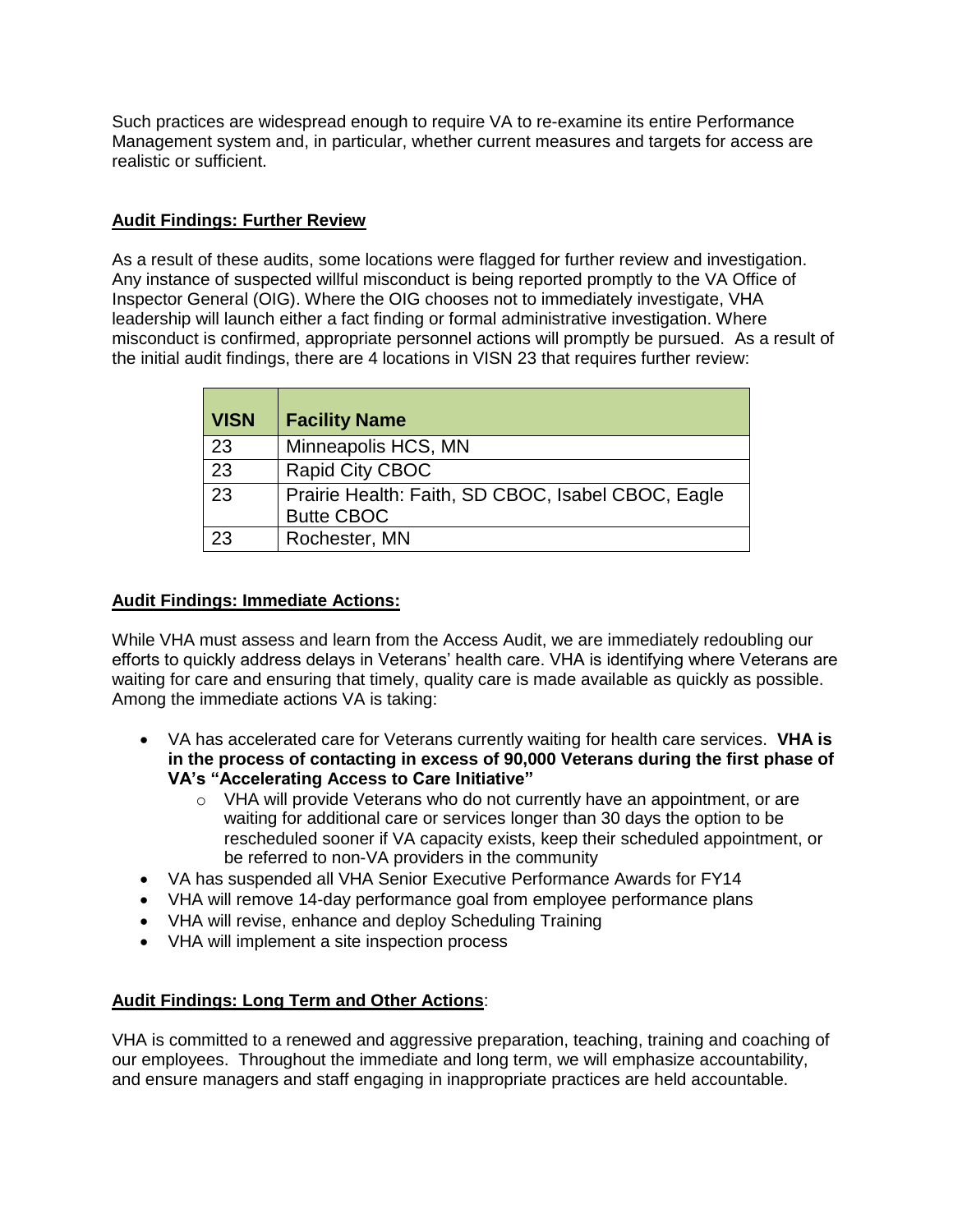- VHA will overhaul the scheduling and access management directive
- VHA will roll out near-term changes to the legacy scheduling system
- VHA will acquire and deploy long-term scheduling software solutions
- VHA will reassess and establish access timeliness goals
- VHA will strengthen accountability for integrity in scheduling and access management

#### **Locality Wait Time Information**

On May 15, 2014, **VHA had over 6 million appointments scheduled** across the system. Nationwide, there are roughly 57,436 Veterans who are waiting to be scheduled for care and another 63,869 who over the past ten years have enrolled in our healthcare system and have not been seen for an appointment. VA is moving aggressively to contact these Veterans through the Accelerating Access to Care Initiative.

Facility data for VISN 23 is listed in the attachment. Complete data is located online at [www.va.gov/health/access-audit.asp](https://www.va.gov/health/access-audit.asp)

At the Department of Veterans Affairs (VA), our most important mission is to provide the high quality health care and benefits Veterans have earned and deserve. While VHA must assess and learn from the Access Audit, we are immediately redoubling our efforts to quickly address delays in Veterans' health care.

VHA is identifying where Veterans are waiting for care and ensuring that timely, quality care is made available as quickly as possible through the Accelerating Access to Care Initiative.